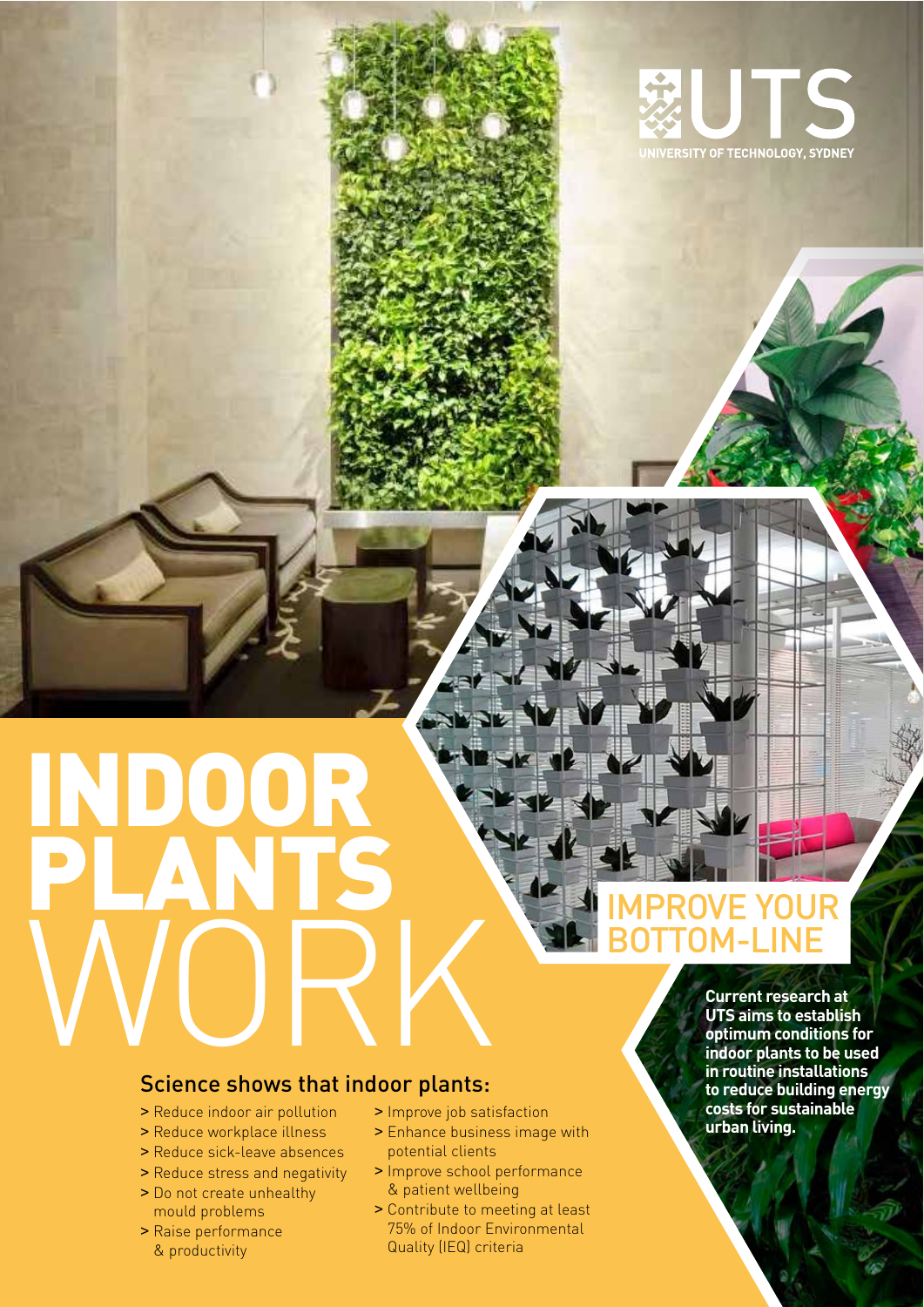### **Indoor plants improve indoor air quality (IAQ)**

Indoor air pollution can induce Sick-Building-Syndrome (SBS), with symptoms of coughing, wheezing, headaches, sore eyes, nose, or throat, loss of concentration and nausea<sup>(1,2)</sup>. City building air-conditioners normally filter out dust (particulates) from incoming air, but don't remove gaseous pollutants.

#### Indoor plants reduce all types of urban air pollution(3-10) (90% of which comes from fossil fuel combustion):

- > Nitrogen and sulfur oxides
- > Carbon dioxide (CO2) & carbon monoxide  $[CO]$
- > Air toxics (ie volatile organic compounds 'VOCs')
- > Fine particulate matter (PM10/2.5) > Ozone

And indoor air is always more polluted than outdoors, even in CBD — why? As polluted outdoor air enters it meets up with more pollutants from indoor sources:

More VOCs emitted from plastics/ synthetics, in furniture/furnishings/ paints/ solvents/computers, etc.

#### UTS laboratory research (17 species/ varieties) shows indoor plants<sup>(11-14)</sup>:

- > Have strong capacity to remove VOCs; and
- > If concentrations rise, so do rates of removal
- > All species are about equally effective – main removal agents are normal root-zone bacteria; plant nourishes & regulates its microorganisms **(symbiosis)**
- > Hydroculture plants work also (just a bit slower to get started)
- > VOCs are removed day and night (24/7)
- > Absorbed VOCs don't accumulate broken down to  $\textsf{CO}_2$  and water

#### UTS office study found

> 3 to 6 plants / office kept VOC levels below 100 parts per billion (ppb) regarded as negligible health risk (Aust. recommended total VOC max. is 500 ppb)

#### Overseas laboratory studies

INDOOR

A Bonus for Business!

(> 200 species)

> All show VOC removal

#### **It looks like any normal indoor species will remove VOCs**

> More CO2 from us breathing (Aust. recommended indoor CO2 max. is 1,000 parts per million (ppm); global  $CO<sub>2</sub>$  levels now  $~\sim$  400 ppm and rising)

Any green shoot, with adequate light, will remove CO $_{\textrm{\tiny{2}}}$  (photosynthesis/sugar manufacture) and release equal amounts of  $O_2$  — two-way refreshment! But every species, including 'indoor' plants, has its idiosyncrasies of photosynthetic function as well as appearance, so, to optimise CO2 reduction:

- > Place species according to recognised shade tolerance
- > The more foliage the better; & targeted plant lighting could help(16, 17)
- $>$  UTS office study  $(15)$  found CO<sub>2</sub> reductions of 10% or more
- > Preliminary UTS laboratory study<sup>(13)</sup> found CO $_{\rm 2}$  uptake was a bit faster in hydroculture plants than in pot-mix (probably because of fewer nongreen tissues, inc. roots & root-zone microorganisms, which all respire).

#### **Cleaner air enables clearer thinking**

A European study by engineers/physicists found a 1% reduction in dissatisfaction with IAQ resulted in a 10% increase in productivity! $[18]$  – that means: Indoor plants repay more than the cost of their keep!

#### **Office plants promote occupant health and wellbeing**

Medical research shows workplace stress reduces productivity and performance, & leads to illness; stress-related illness is a widespread urban health concern; and staff illness & sick-leave absences are used as direct indicators and measures of lost productivity<sup>(19-21)</sup>.

International research shows Indoor plant presence reduces illness and absences<sup>(22-24)</sup>:

- > Sick-leave from 20 to >60%
- > Coughing & wheezing 35%
- > Dry eyes, nose, throat 20%
- > Perceptions of pain 25%

#### And reduces feelings of stress and negativity (25-27):

- > Lowered tension levels, using EEG, EMG, blood pressure readings
- > Survey questionnaires probing stress and/or negativity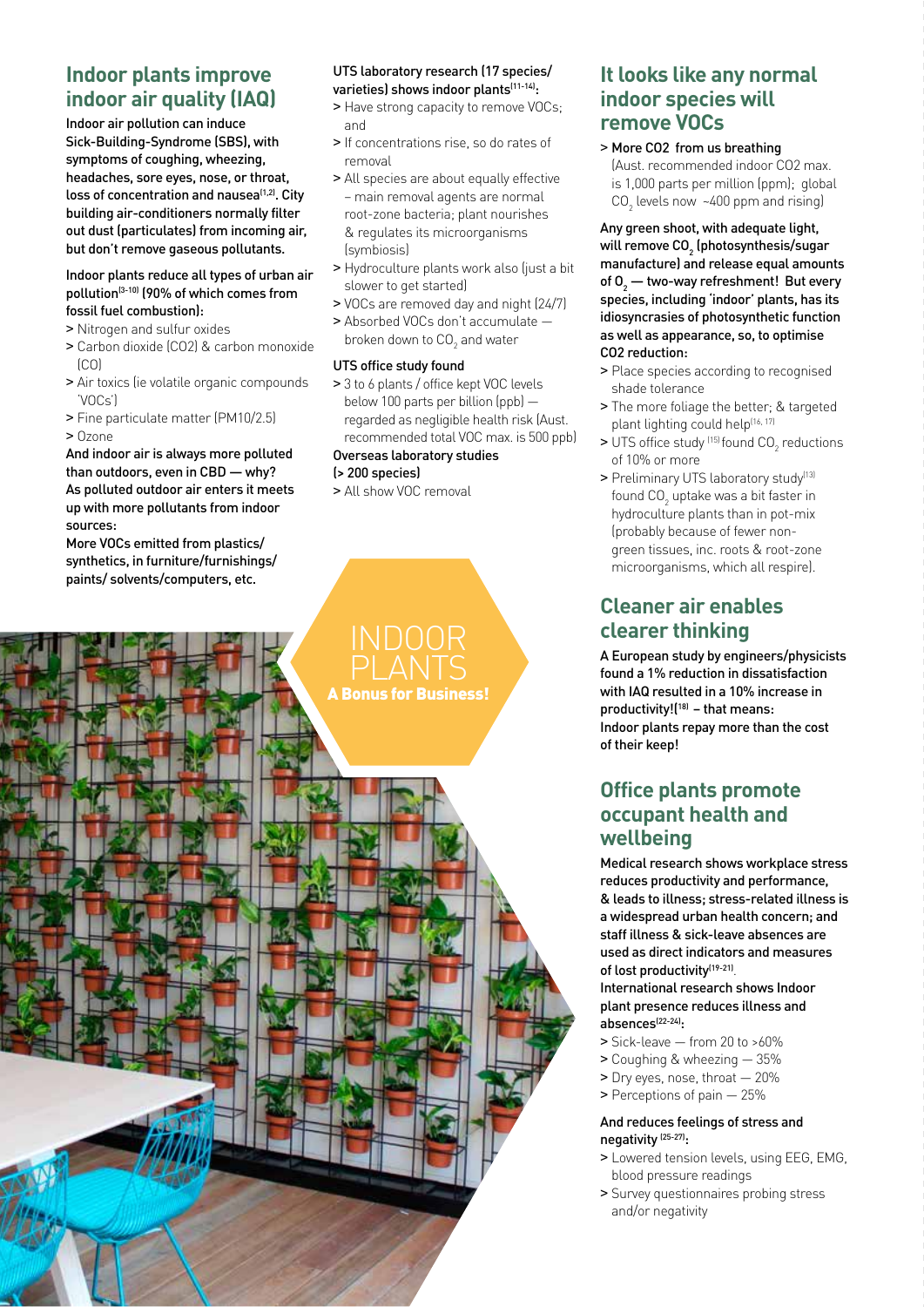> *UTS office study* (55 staff; single offices) recorded average scores of reductions in stress and negative mood feelings of over 40%

#### Indoor plant presence increases productivity, performance, job satisfaction, by >10%, measured by<sup>(28-31)</sup>:

- > Faster times to complete computer tasks
- > Creative task performance
- > Sorting and editing tasks
- > Attention capacity
- > Job satisfaction (on all 10 criteria tested)
- > Promotes good office relationships

### **Indoor plant presence improves business**

#### **image**(32-36)

#### Surveys show workplace plants give perception that the company is:

- > Trustworthy
- > Warm and welcoming
- > Stable and balanced
- > Well-run
- > Patient and caring
- > Concerned for staff wellbeing
- > Not mean spends money on added beauty and calmness
- > Provide a healthier, cleaner atmosphere

#### Indoor plants also aid school performance<sup>(22, 36, 37)</sup>

- > Primary school absences reduced 23%
- > UTS-IPA study (Qld) (4 pots/ classroom) Mathematics, science & spelling scores improved 11–12% compared with no-plant rooms
- > Portuguese study 6 hanging-plant baskets/classroom reduced:
- CO2 by 45%; Total VOCs –27%; PM10
- –30%, compared with no-plant rooms

#### And aid patients in healthcare facilities<sup>(38-41)</sup>

- > Hospital recovery from surgery fewer pain-killers & other medications; fewer complaints
- > In rehabilitation care more positive outlook
- > Residential care for dementia stimulated awareness; more positive emotions(ref)

Think green zones, desk-tops, file-top hedges; vertical gardens, lift areas, foyers, etc. – there's a living-green contributor to performance and wellbeing in any workplace building.

#### **Q. How do indoor plants reduce stress and increase productivity?**

#### Environmental-psychologists and humanecologists agree that [45-51]:

- > Humans developed in a green leafy landscape, and we're therefore hardwired for the feeling of 'green-is-thegood-place-to-be' (think real-estate prices as a reality check!).
- > As a consequence of this 'native landscape of origin', urban populations suffer 'green deprivation' compared with our ancestors (again, think real-estate
	- & 'get-away' camping weekends): - In 1800, only 3% of global population lived in urban areas
		- Now it's > 50%, and rising
		- It's about 80% in developed countries, where we urbanites spend 90% of time indoors
- Where brief glimpses of living greenery in our immediate environment (eg. on desk or thereabouts) provide us with unconscious feelings of calm and a wider space, even if we don't notice the plant presence
- This momentarily relaxes us, resetting our 'attention-button', & preventing development of attention fatigue — so we work better — for longer — giving better performance — and we feel happier about it all too.

A win-win-win for people, profits, planet The triple-bottom-line

#### **Indoor plants contribute to at least 75% of Indoor Environmental Quality (IEQ) Criteria\***

| <b>IEQ</b> criterion      | Indoor plants                                                                                                                                                      |
|---------------------------|--------------------------------------------------------------------------------------------------------------------------------------------------------------------|
| Air pollution mitigation  | Reduce all types of UAP <sup>++</sup> ; healthy plants do not contribute to unhealthy mould spore concentrations <sup>++(2)</sup>                                  |
| Low Emitting Materials    | Absorb toxic emissions - VOCs etc.**                                                                                                                               |
| Ventilation effectiveness | Increase effectiveness; remove $CO_2$ /replace with $O_2$ <sup>++</sup> ; & lower indoor particulate levels <sup>[43]</sup>                                        |
| Lighting                  | OK for Plants? - OK for staff also**                                                                                                                               |
| <b>Noise</b>              | Absorb & buffer noise <sup>+[44]</sup>                                                                                                                             |
| <b>Views</b>              | Add aesthetics & calming greenery; lower stress**                                                                                                                  |
| Thermal comfort           | Not directly influenced – but tend to stabilise humidity in human comfort zone, so could have<br>unquantified effects here <sup>+</sup>                            |
| Systems controllability   | Not directly influenced – but stabilisation of temperature and humidity (as well as enhanced CO <sub>2</sub><br>reduction) could lower air-con. energy consumption |

\*Criteria list: NSW Gov. Workplace Guidelines, 2010. +Overseas studies; ++ O/S & UTS studies